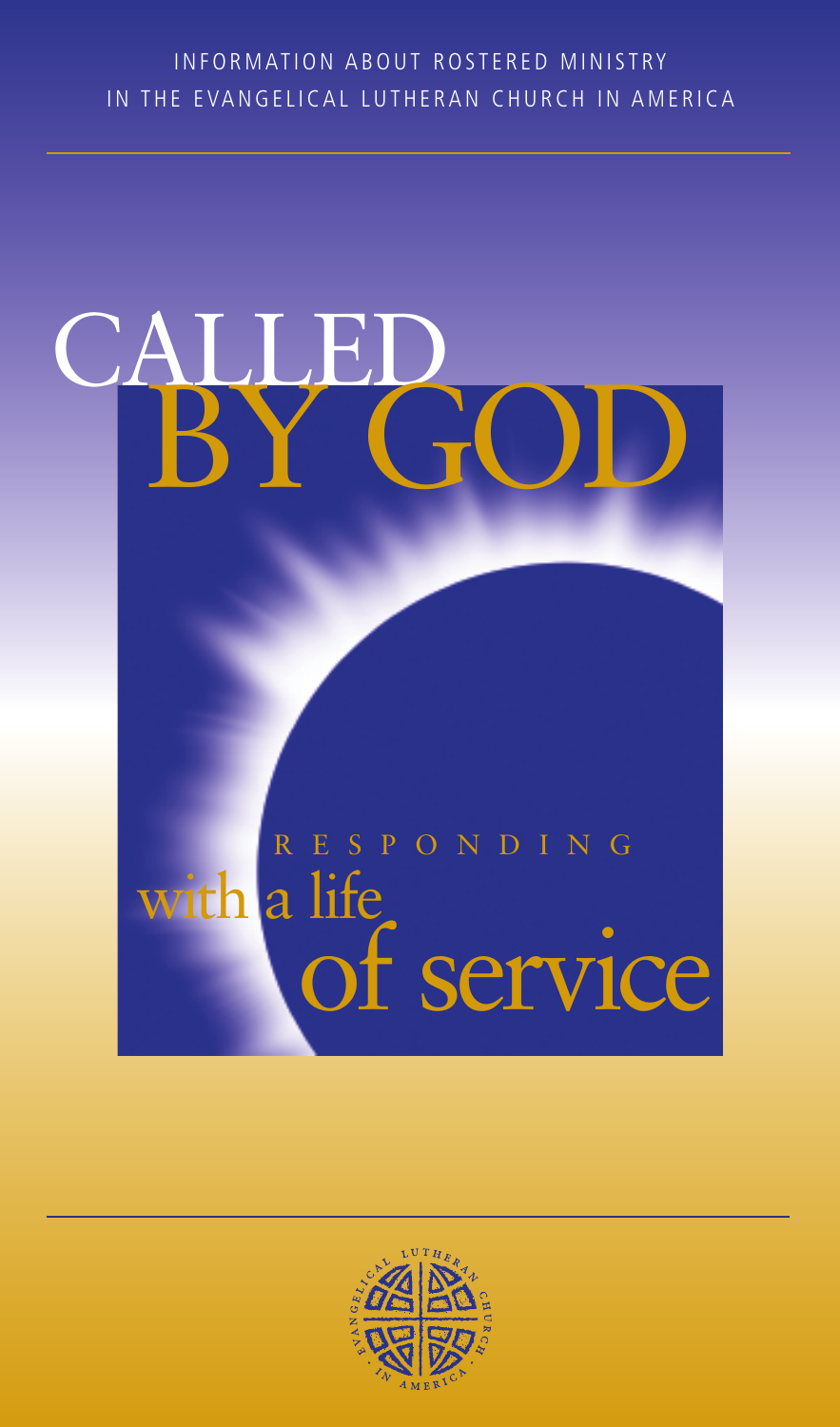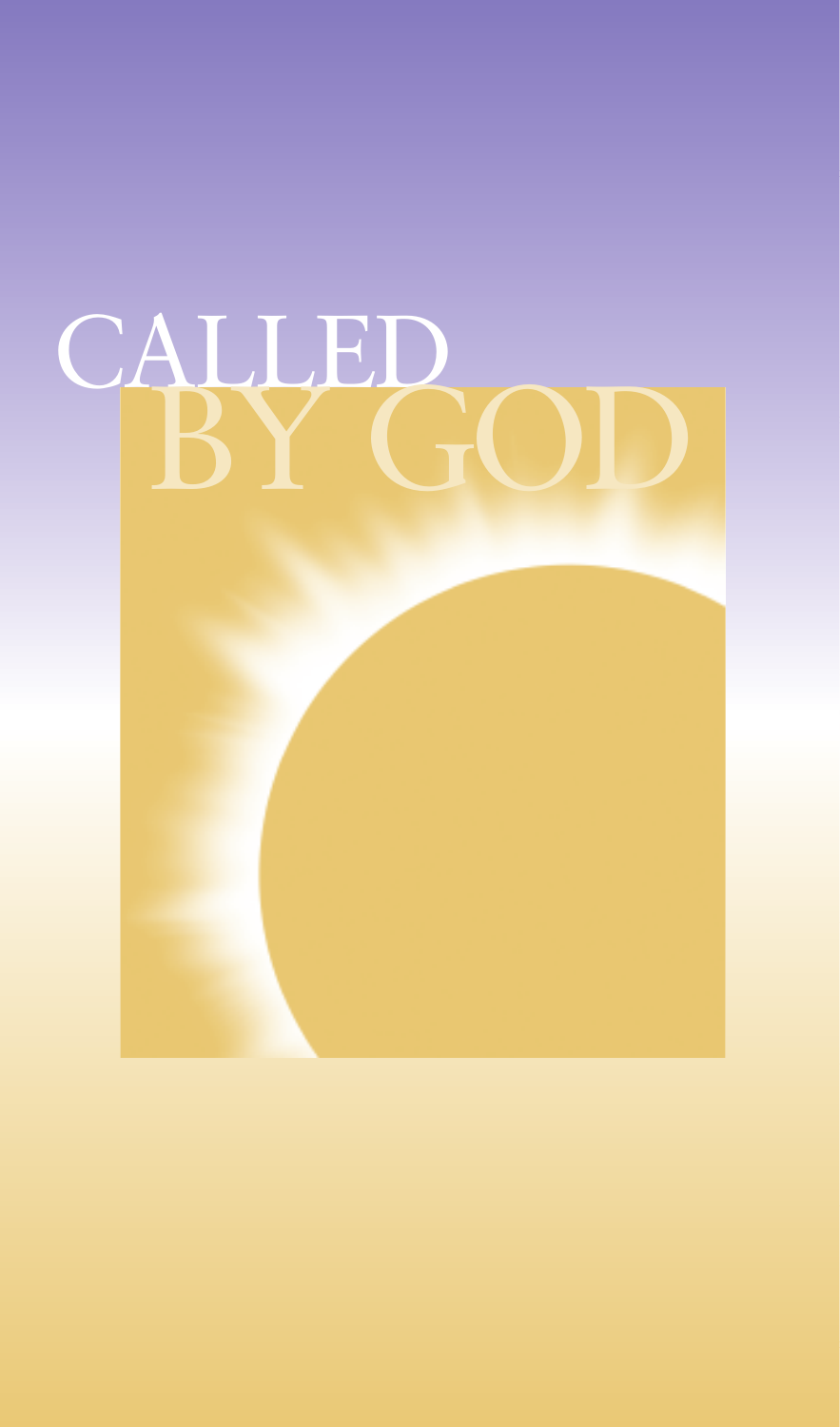## Call To Ministry

A SENSE OF CALL

From the day of baptism God calls us into ministry. As baptized people of God we as to respond with lives of witness and service world that is filled with hunger for good news. rom the day of baptism God calls us into ministry. As baptized people of God we are called to respond with lives of witness and service to a

A call is not a career or a profession. It is the vocation of our lives — the work that gives us meaning and purpose.

Discovering the voice of God's call among all the calls of our culture is a serious and sometimes anxious process. Listening for God, who knows what you need and what the world needs you to do, is your challenge and opportunity.

God calls — and you might respond by considering rostered ministry in the ELCA.

IN RESPONSE TO THE LOVE OF GOD IN CHRIST, CHRISTIANS HAVE AN UNSURPASSABLE CALL TO SERVE OTHERS THROUGHT THEIR DAILY WALK. — A SENSE OF VOCATION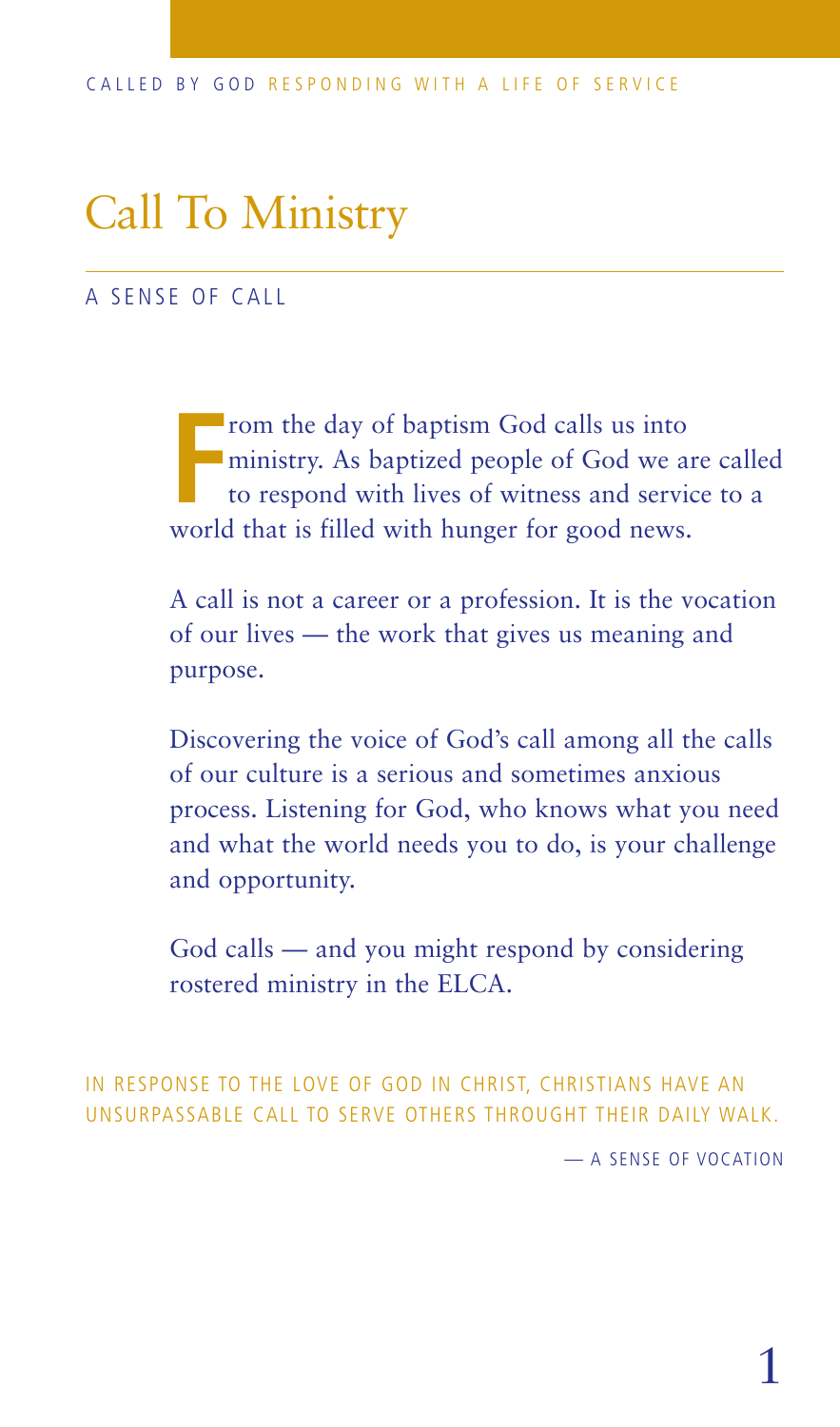#### GIFTS FOR MINISTRY

**A II** God's pec<br>
the work of<br>
consider if<br>
will I use them?' ll God's people have gifts for ministry the work of the faithful. The question to consider is 'which gifts do I have, and how

Rostered ministry leaders may be identified by the particular gifts that they bring to the church. Some of the following gifts seem to be especially important for our rostered leaders:

- **>** a love for Jesus Christ
- **>** grace-filled living
- **>** integrity
- **>** passion for justice
- **>** compassion for God's people
- **>** self awareness
- **>** leadership gifts
- **>** ability to learn and share the faith
- **>** capacity for critical reflection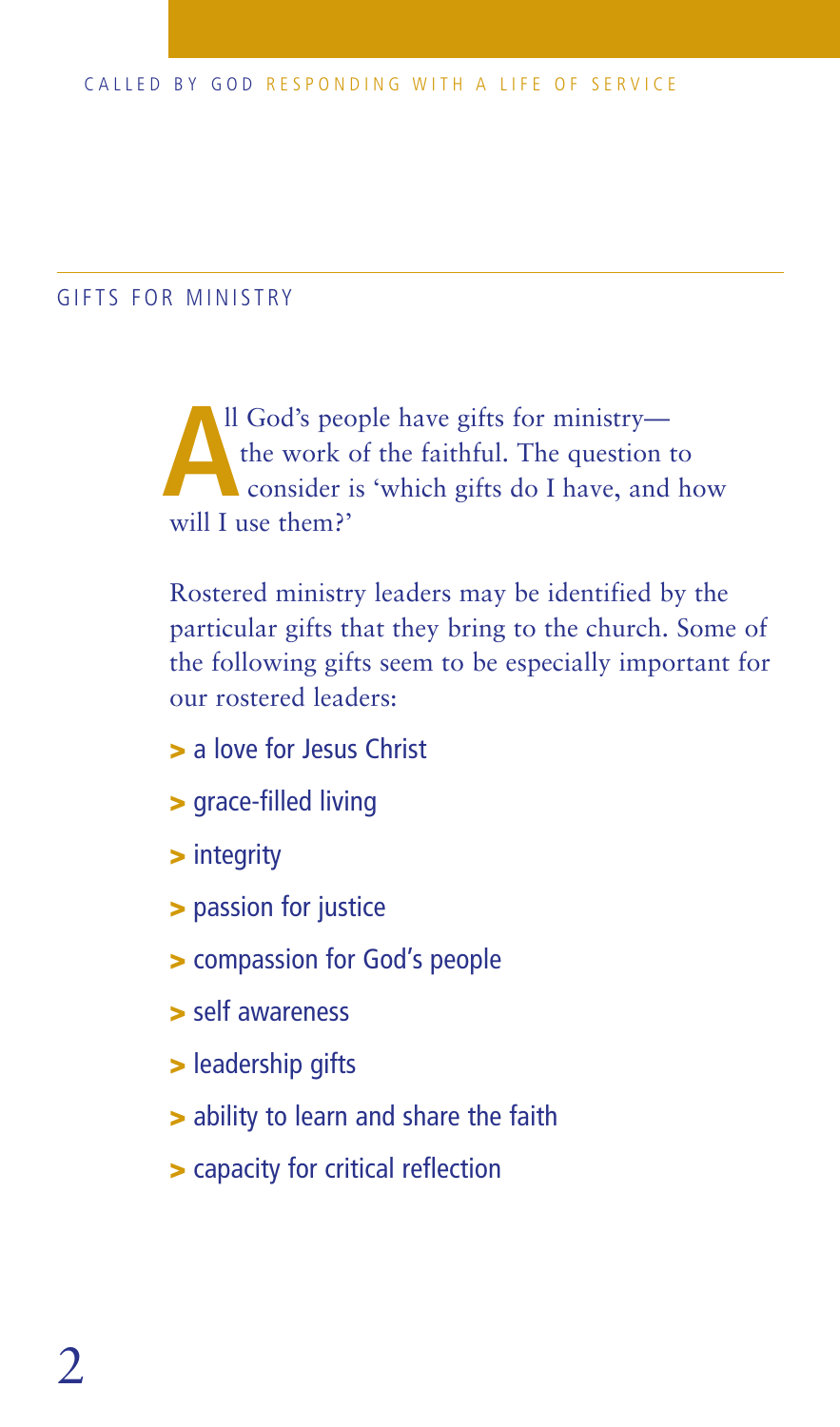## Varieties of Ministry

#### MINISTRY OF WORD AND SACRAMENT

*Ordained pastors serve with hearts filled with love and courage, to offer the hope of the sacraments and to lead the proclamation of the Gospel.*

Pastors of the ELCA carry out a Gospel ministry as they speak the truth. They are called to a ministry of servanthood and bring a witness of faith to the lives of God's people. Providing care and nurture of others and reaching out to a hurting world are essential expressions of this form of ministry. Pastors assist the church in transforming congregations as vibrant communities that reach out to serve the world and share the good news of Jesus Christ.

Ordained ministers normally serve in congregations, sometimes in a team ministry with other ordained or lay rostered leaders.

Some pastors, after an initial congregational call of three years, will serve as chaplains, faculty at colleges and seminaries, leaders in social service agencies or in staff positions at synod or churchwide offices.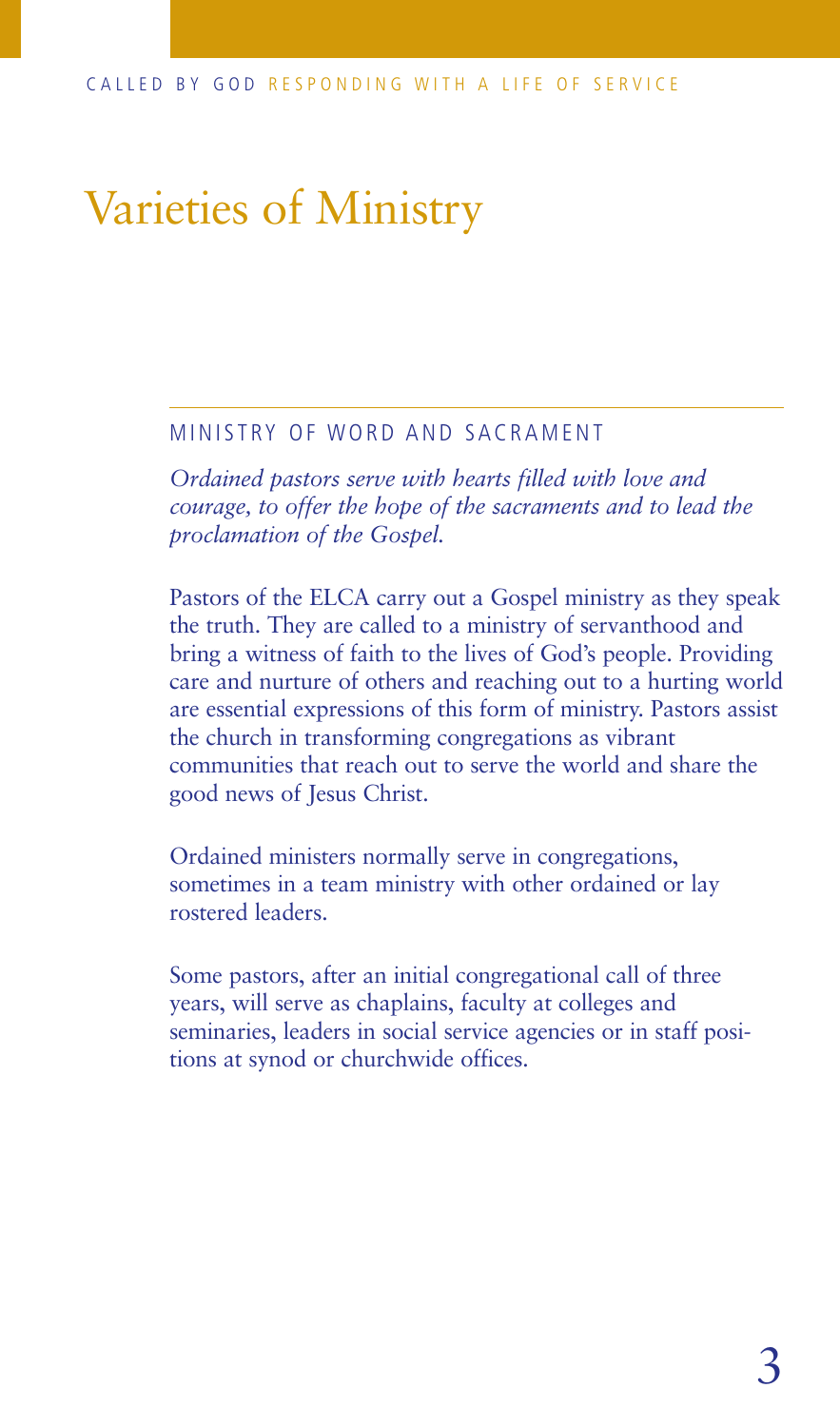

#### DIACONAL MINISTRY

*Diaconal Ministers are consecrated for service in ministries at the intersection of church and world.*

Diaconal Ministers work to seek wholeness in the world, and to help the people of God to live out the gospel. They are also committed to alerting the church to the needs of the world.

Diaconal Ministry is a ministry of Word and service, sharing the hope of Christ, helping where there is need, and equipping others for healing and justice in the world.

Diaconal Ministers serve through agencies, institutions, and traditional church programs as they build bridges between the church and the world.

#### DEACONESS COMMUNITY

*A deaconess is consecrated for service in the context of the church's mission to proclaim the Gospel, to relate the Gospel to human need in every situation, and to extend the ministry of the Gospel to all the world.*

The Deaconess Community of the ELCA has roots in 19th century Germany and has prepared and supported women who are committed to a life of service to church and society.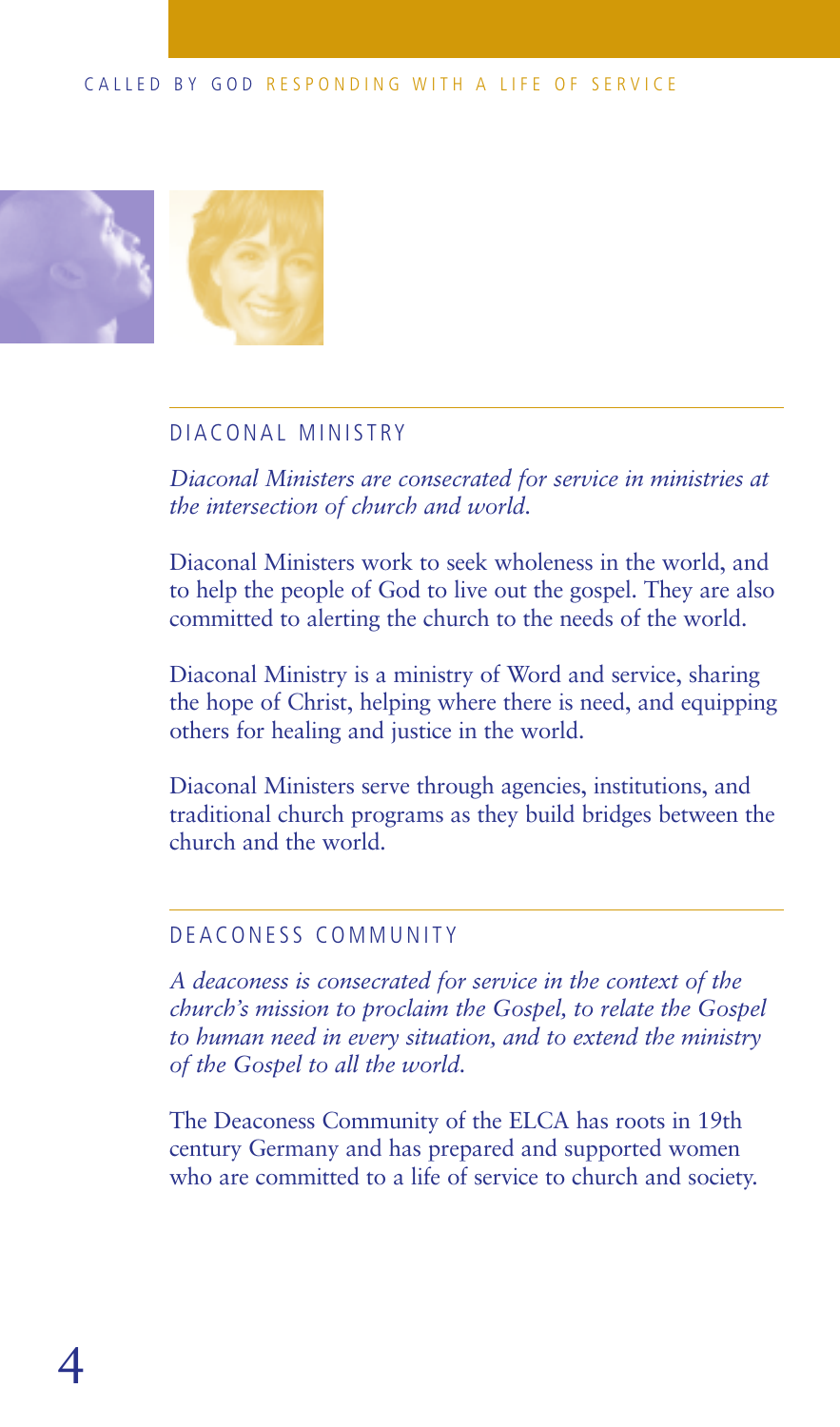It is centered in a community of women for spiritual, personal, and ministry growth and support.

The skilled and theologically prepared women of this roster serve in a variety of ministries, including health care, parish work, education, church music, administration, chaplaincy, and social service.

#### ASSOCIATES IN MINISTRY

*Associates in Ministry are commissioned for ministry in the areas of education, service, music, and administration.*

The partnerships provided by those who serve on this lay roster are of deep value to the church. Associates in Ministry frequently share in a collegial staff ministry and focus in areas such as learning ministries, family ministries, youth, administration, volunteer ministry, music, ministry coordination or parish nursing.

Some Associates in Ministry serve in staff positions in congregations where the position includes more than one area of specialty. An Associate in Ministry may also be called by a synod to a non-congregational setting such as a social service agency or counseling center or synod staff.

Many congregations benefit from the life experiences and skills of faith-filled lay persons who serve as commissioned Associates in Ministry in the ELCA. They provide leadership and support for specific program ministries of the whole people of God in serving the mission and ministry needs of the church.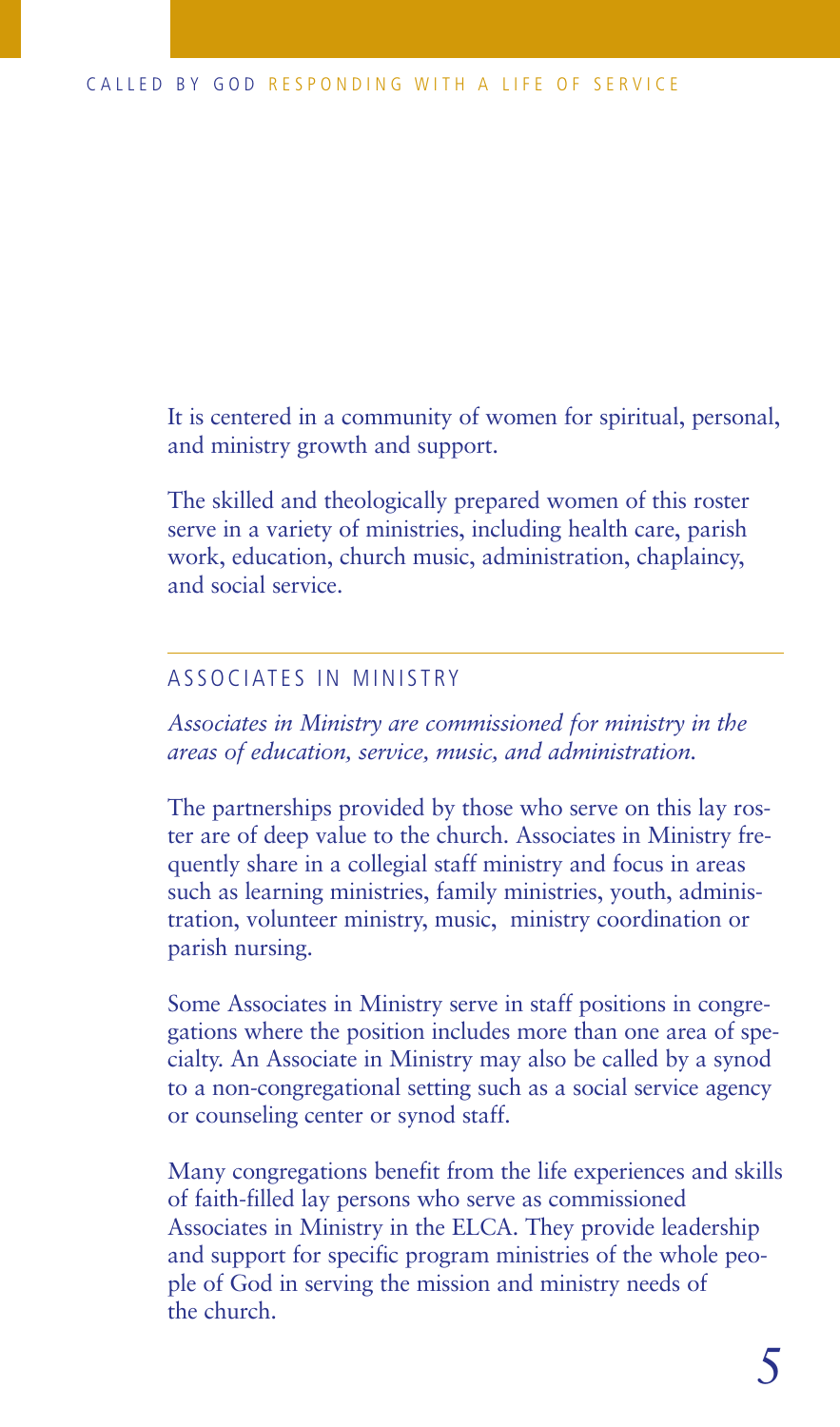#### LEADERS FOR MISSION

God may be calling you to a ministry of empowerment, of community building, of equipping the baptized for ministry in daily life. We must respond to the changing roles of church leaders, the despair and brokennes of today's world, and a culture that becomes a frenzy of priorities and values. Healthy leaders are important as the Gospell is proclaimed.

Rostered leaders in the ELCA engage in a life of community — they are called to support a community of faith, to offer a word of grace, to be honest and open, to share their passion for Jesus. Our leaders offer care, a blessing, and often skill in conflict management or organization and planning.

Can you find courage for public ministry? Do you have a sensitivity to the Christian faith and conscience, and do you feel compelled to proclaim the faith? You will devote your life to this call, if it is discerned and affirmed in the candidacy process.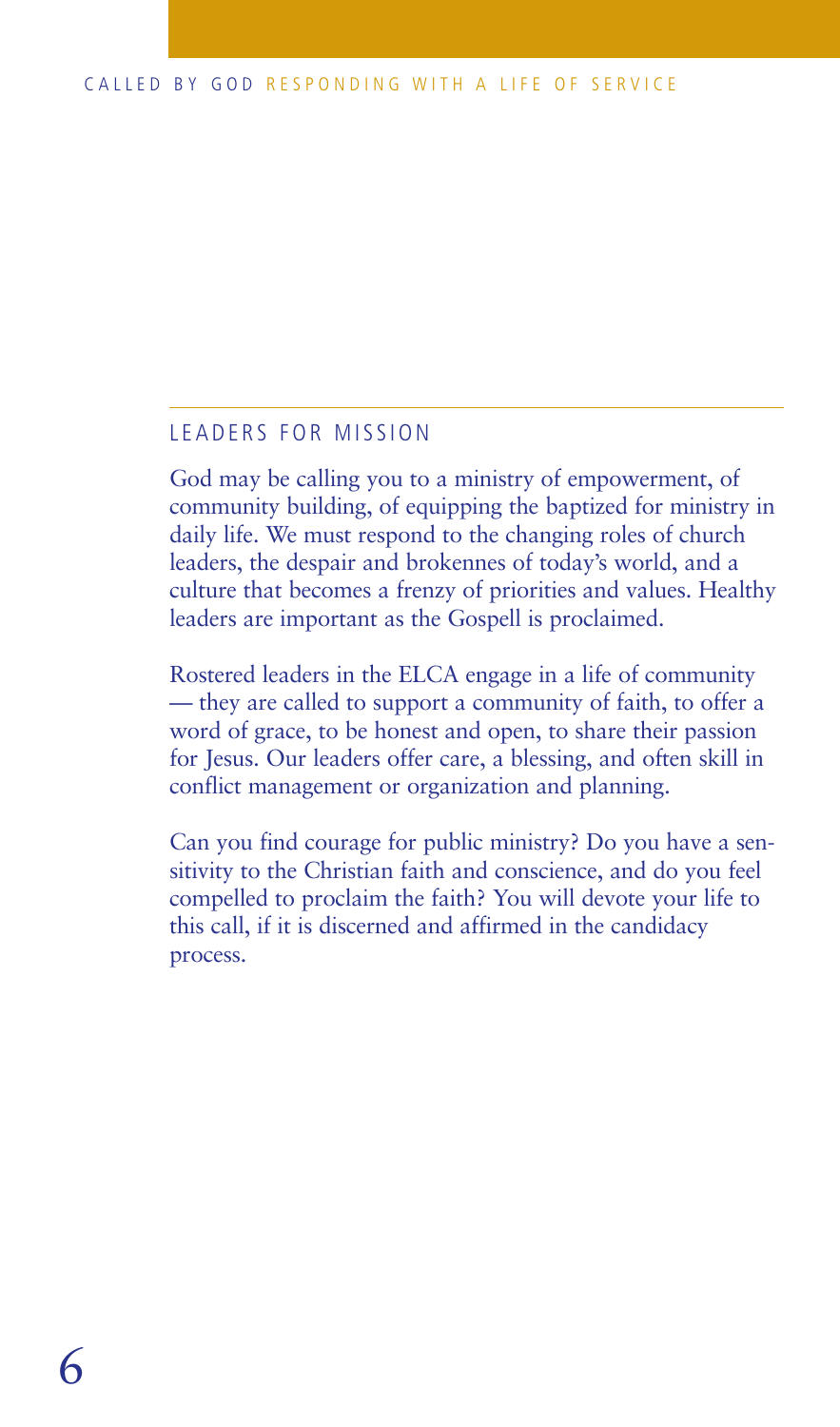#### PREPARATION FOR MINISTRY

*Preparation for any form of public or rostered Ministry involves an encounter between the Christian tradition and the cultural context in which we live.*

The journey begins with discernment — a process that involves prayer, conversation with people you trust, and reflection, all over a period of time. The book *What Shall I Say?* (Augsburg isbn 0-9636630-1-1) provides guidance and direction for individuals in this process. Should this initial discernment identify potential gifts and a call that might be to rostered ministry, the candidacy process begins.

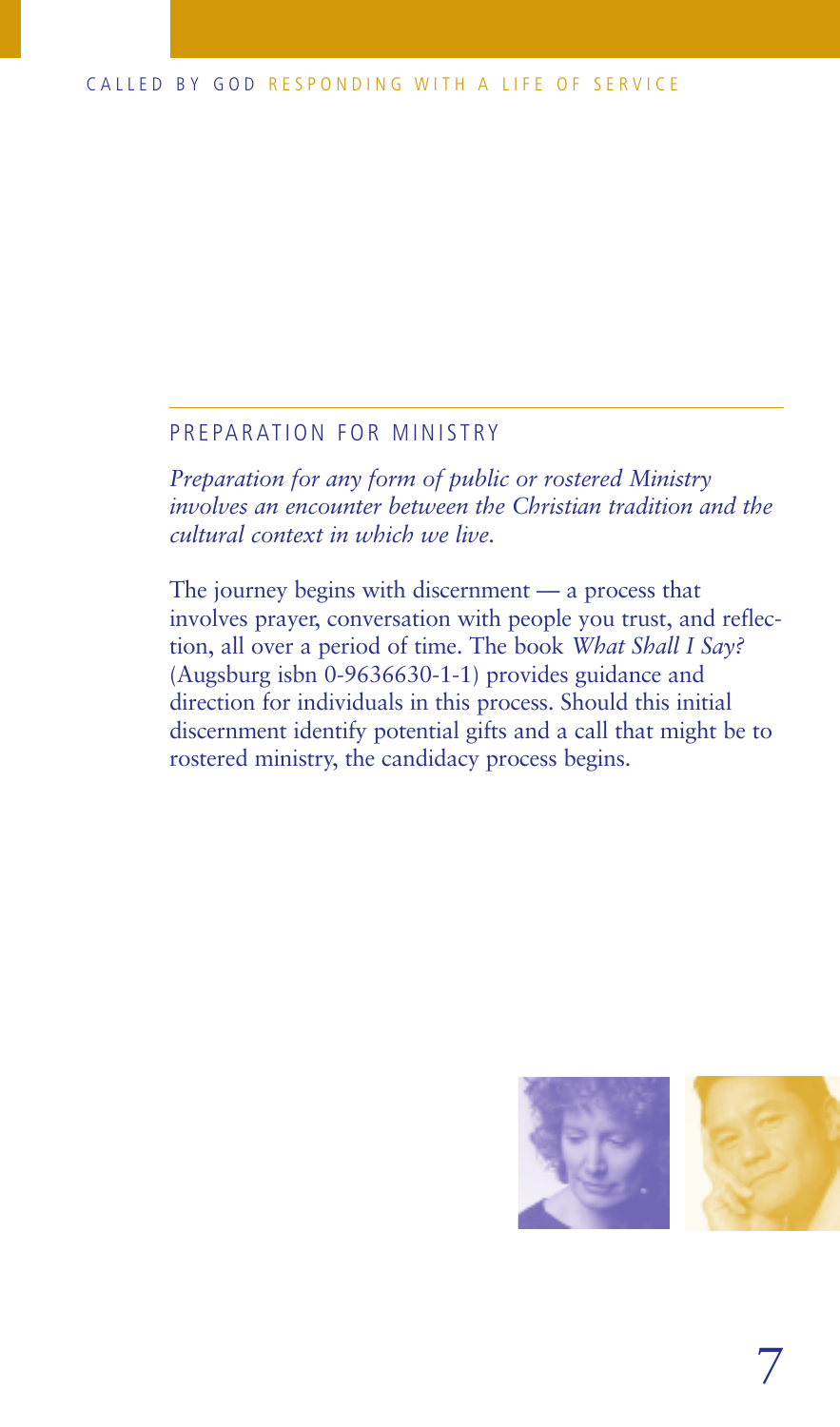## Candidacy

**THE RELOA candidacy process involves an extensive program of study and formation. The church places value on well-prepared and competent leaders who can accept the opportunity to pro**he ELCA candidacy process involves an extensive program of study and formation. The church places value on well-prepared and comclaim the Gospel.

All forms of ministry include preparation in these areas:

- **>** Biblical studies
- **>** Christian theology
- **>** Lutheran confessions and heritage
- **>** Contextual Education and practical reflection
- **>** Spiritual direction and formation
- **>** Pastoral and personal identity development
- **>** Church and Culture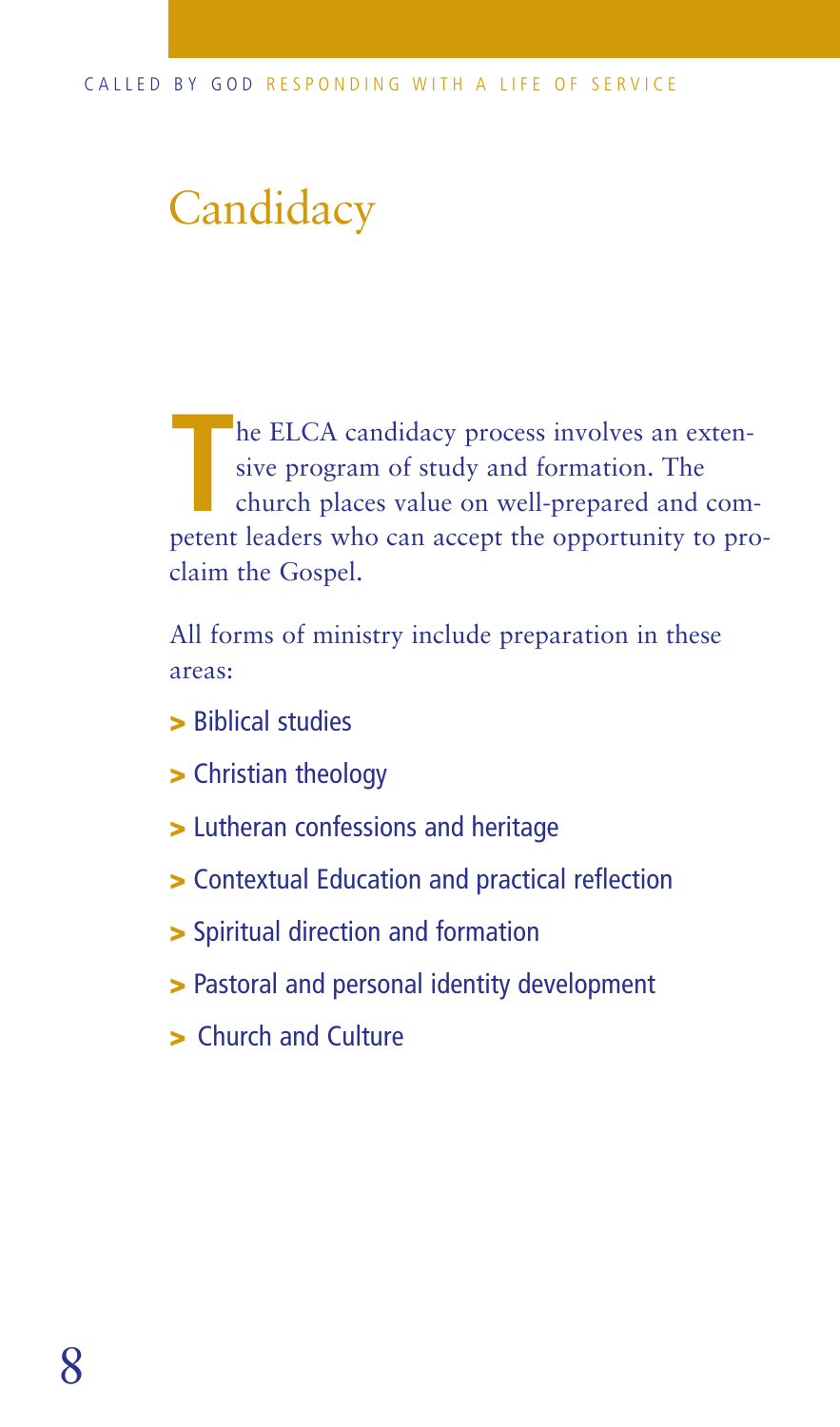

#### CANDIDACY PROCESS

Candidacy in the ELCA is the churchwide process of preparation and formation leading to the ordained ministry of Word and Sacrament, the consecrated ministry of diaconal minister or deaconess, or the commissioned ministry of associate in ministry. Candidacy involves a significant partnership that engages the candidate, congregation, synod, seminary and the Division for Minstry in guidance, evaluation, theological education and practical preparation. Interested individuals are encouraged to begin the process at least one year prior to planned study.

#### ENTRANCE

Active membership in an ELCA congregation for one year is required prior to application. After registration by the home congregation, the synod candidacy committee makes an entrance decision. The committee assesses the applicant's sense of call, potential for leadership and spiritual, psychological, and situational readiness to begin the process of preparation. In consultation with the candidacy committee, the applicant applies for admission to an ELCA seminary or plans another course of study.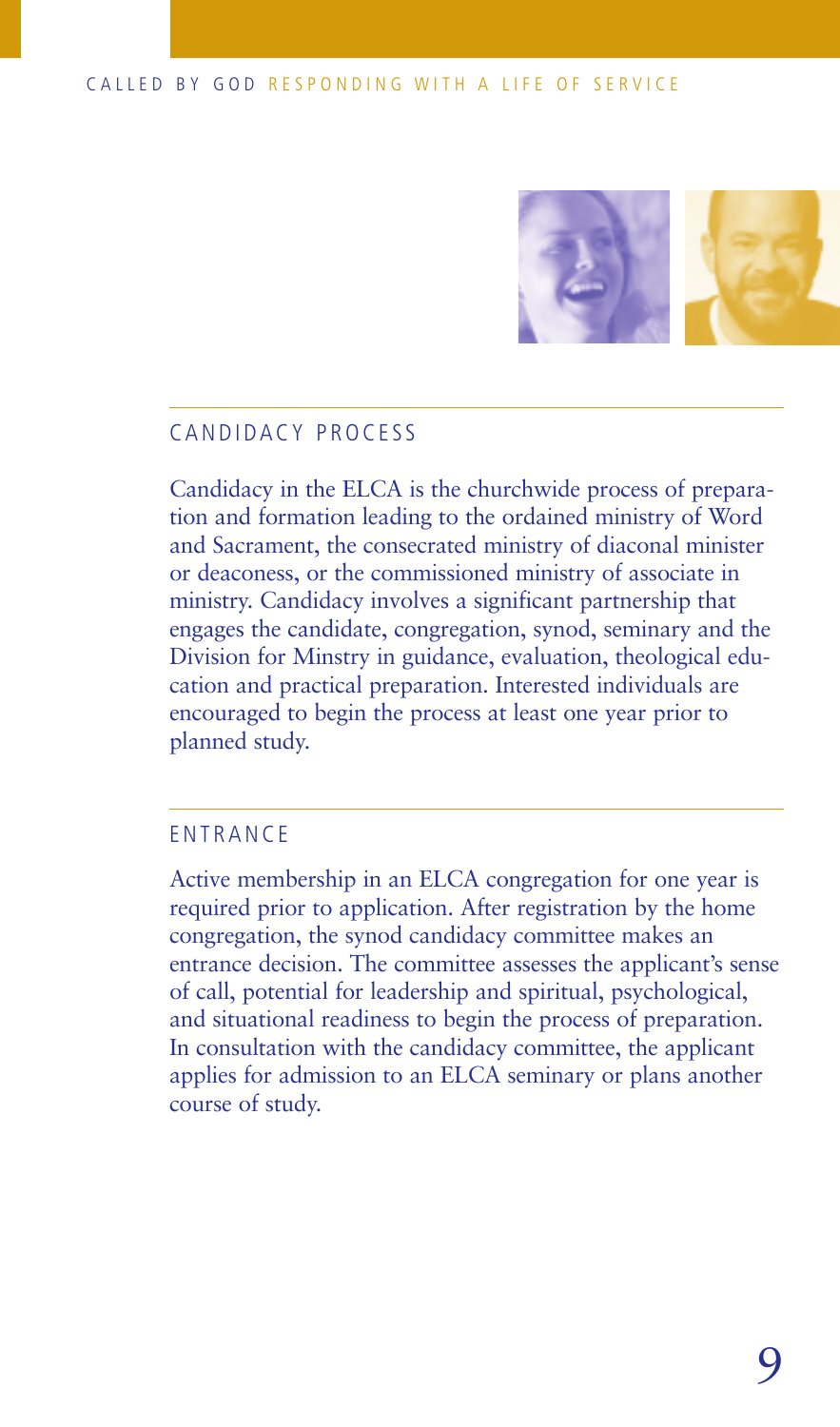#### ENDORSEMENT

In the endorsement decision, the synod Candidacy Committee evaluates and affirms the candidate's continued growth in preparation for, and in sense of call to, rostered ministry. A reflective essay and interview are included at this step as developmental goals are identified and personal, spiritual, and theological readiness are discussed. A positive endorsement enables a candidate to participate in an ELCA internship or supervised field experience.

#### APPROVAL

Approval occurs during the final year of study and reflects the church's confidence that the candidate is ready to begin service in one of the rostered ministries of the ELCA. The approval decision is made by the synod candidacy committee in consultation with an ELCA seminary faculty. Approved candidates are eligible to receive a Letter of Call for service in the church.

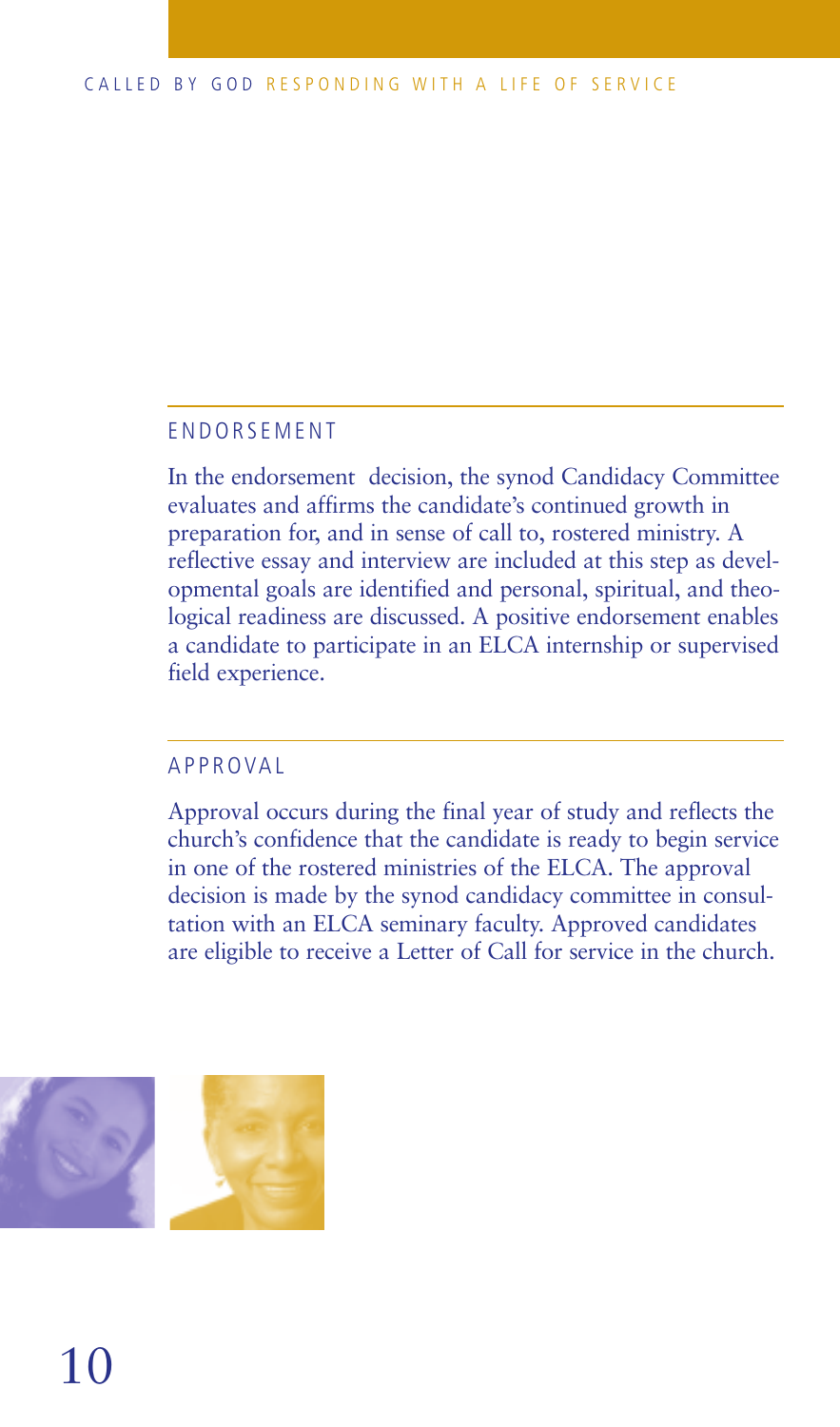## Many Gifts / Many Ministries

*Many opportunities for ministry are available to faithful christians who desire to prepare for roles of leadership in the ELCA. Some require particular training but not necessarily rostering in the ELCA.*

**Global Ministries** The Division for Global Mission assists overseas partners in identifying places for ministry support, both in program and in personnel. Both ordained and lay leaders are encouraged to serve in missionary settings around the world.

**Outreach Ministries** The Division for Outreach identifies sites for development in the United States and lifts up those leaders with skills to serve as pastor-developers in new mission starts or congregations being re-developed.

**Ministries in Chaplaincy, Pastoral Care, and Clinical Education** Many of our rostered leaders serve in places such as hospitals, nursing homes, prisons, congregations, counseling centers, military, and social service agencies. Rostered leaders may become endorsed for these specialized ministries.

The endorsement process prepares leaders to serve in a variety of special ministry settings with ELCA endorsement as well as credentials from accrediting bodies. The process is open to both lay and ordained leaders. Normally, ordained ministers serve three years in a congregation prior to being considered for call to a specialized position.

#### **Multicultural Ministry Leadership Development** The

Evangelical Lutheran Church in America strives to be a multicultural church, serving its members within their own contexts. We seek to respond with effective and trained leadership to the specific spiritual needs of various ethnic groups within the church and the United States.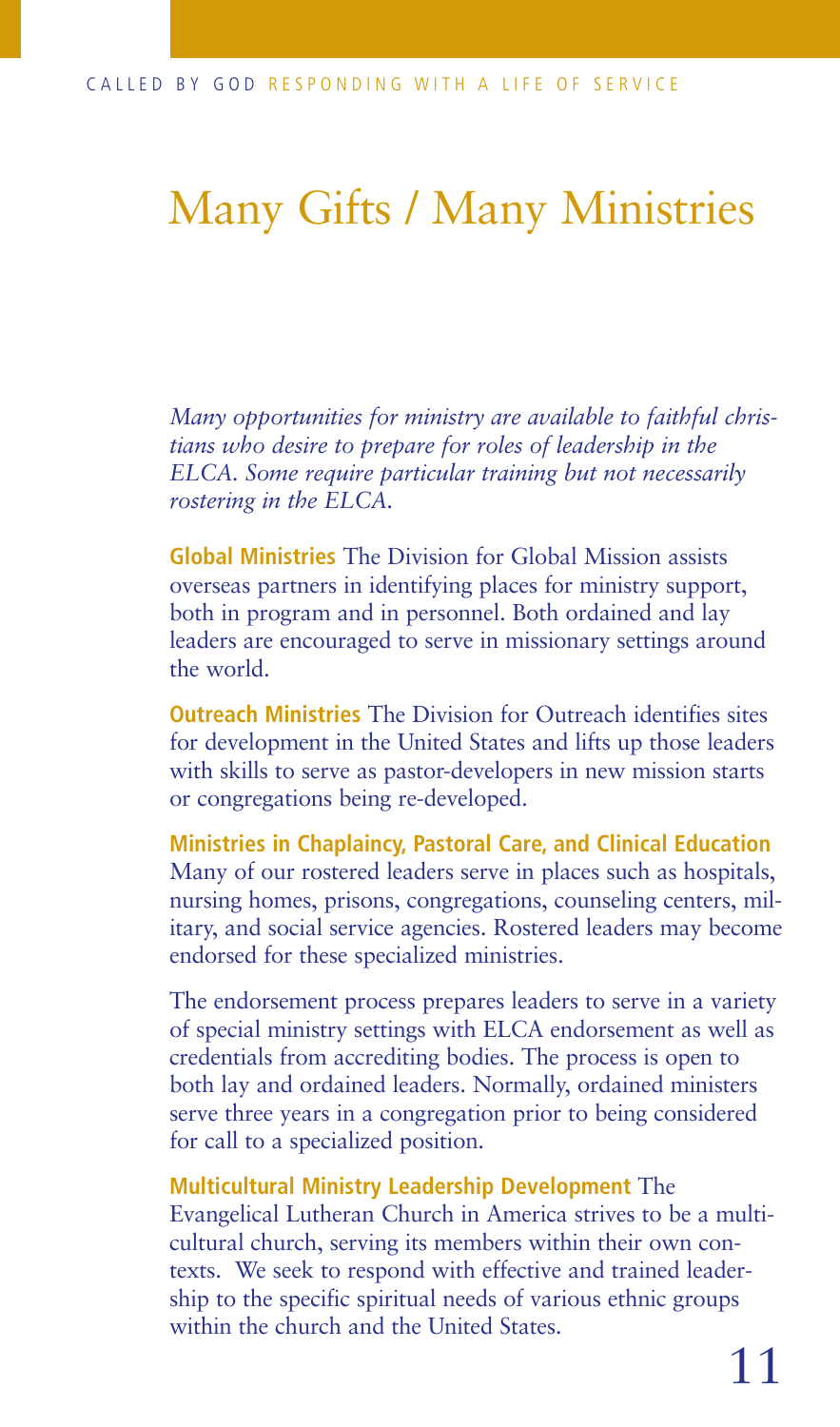Congregations serving native or minority communities sometimes invite people of God from within that community to consider preparation for leadership. A commitment to empower and prepare strong, faithful, and competent ethnic leaders in our church continues to be a focus of the ELCA.

**Synodically Authorized Ministries** Some of the 65 synods of the Evangelical Lutheran Church in America have established programs to train and license people of God for specific ministries in their synod. These ministries identify and affirm the gifts offered in service by lay members of congregations of the the synod who have an awareness of the mission needs of the church, an appreciation for the work of the church, and a willingness to serve in new and often challenging ministry settings where the need is great and rostered leaders are not available.

**Congregational Leadership** Using the gifts of the people of God to equip and nurture the baptized is a shared effort. Those who have particular gifts are encouraged to use and develop them through congregational activity and outreach.

THE CALL BY GOD TO ROSTERED MINISTRY COMES FROM A COMMUNITY OF CHRISTIANS WHO WANT YOU TO EXERCISE THE GIFT OF MINISTRY IN ITS MIDST AND ON ITS BEHALF.

— "WHAT SHALL I SAY? DISCERNING GOD'S CALL TO MINISTRY"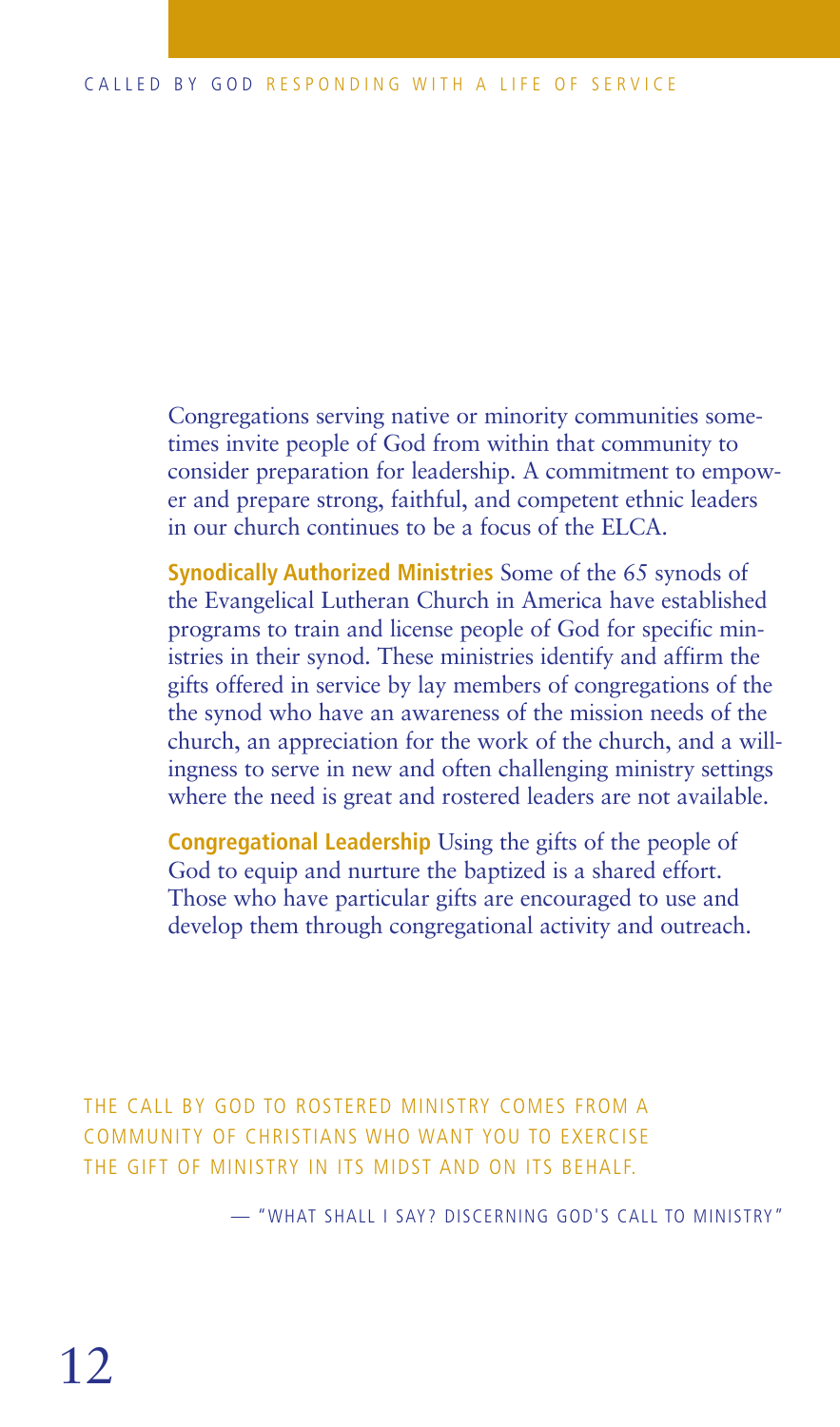## Are You Being Called?

In your baptism, God calls you to serve. If you sens God calling you to serve in a public ministry, then you are encouraged to continue to examine yourself, to pray, to seek God's guidance, to talk with peon your baptism, God calls you to serve. If you sense God calling you to serve in a public ministry, then you are encouraged to continue to examine yourple you trust, to consider your gifts and your potential for preparation for and service in rostered leadership of the ELCA.

In the Lutheran tradition, an individual's discernment is only part of this process. An authentic call to ordained or rostered lay ministry involves the Church testing the sense of call and needed gifts for rostered ministry.

The Division for Ministry assists the synods and seminaries of the Evangelical Lutheran Church in America in developing and carrying out programs for the identification, preparation and evaluation of candidates for the consecrated, ordained, and commissioned ministries of this church.

For more information about candidacy in the ELCA contact your synod office or the Division for Ministry of the Evangelical Lutheran Church in America at 800. 638. 3522, ext. 2870. *www.elca.org*